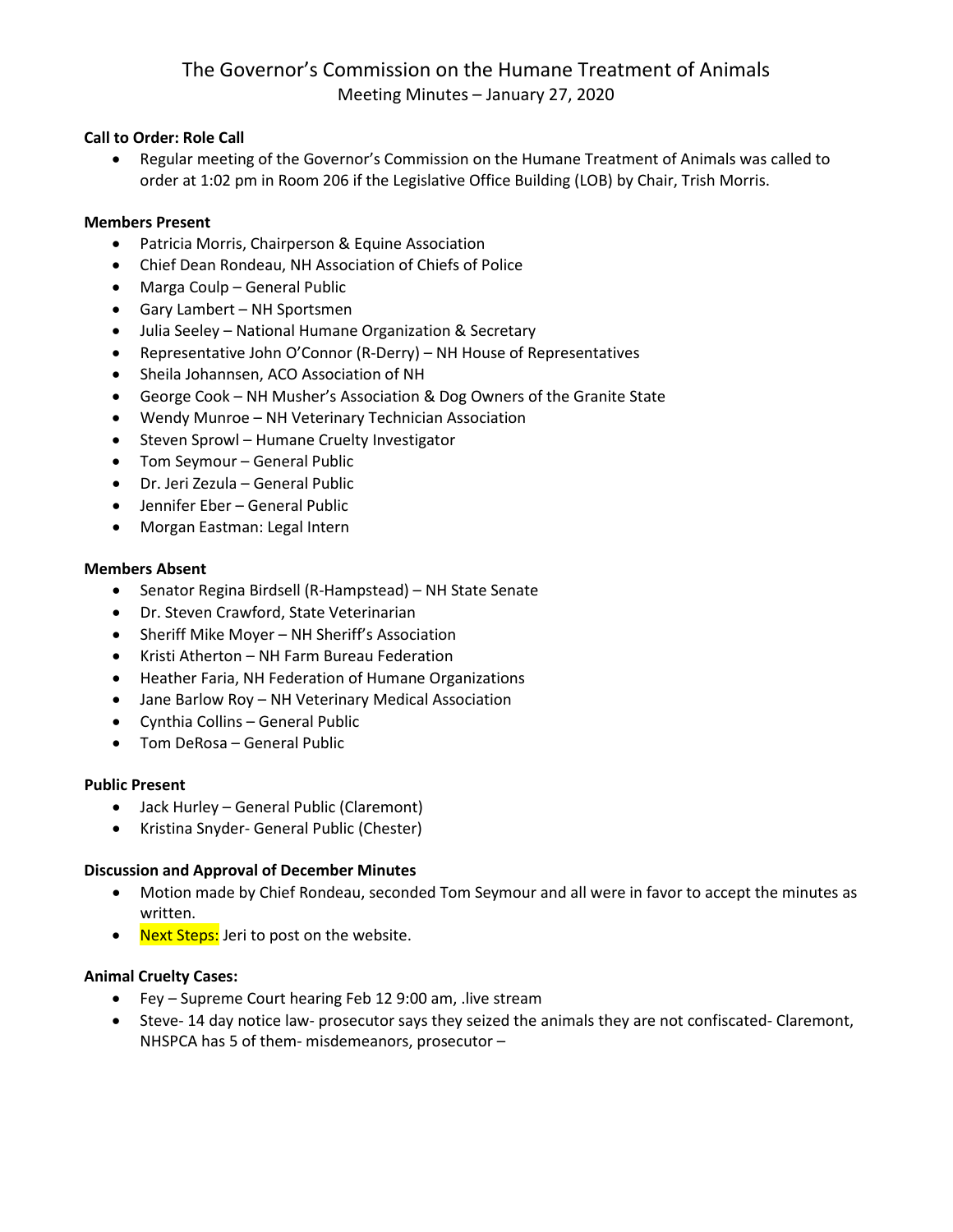# The Governor's Commission on the Humane Treatment of Animals Meeting Minutes – January 27, 2020

# **Right to Know Law: Attorney Jon (JD) Lavallee, AG's Office**

- handouts, attendees, motions made and failed- final actions recorded, general description.
- Must have available to the Public informal minutes within 5 days -does not require they are posted that fast. We can note they are DRAFT- cannot hold it to approve it.
- Post agenda going forward. (request of public but we only need a 24 hour meeting notice and no agenda is required)
- Email any substantive conversations, no vote via email (cannot ratify in public session)- applies to a quorum only,
- Conference call- should not occur however Provided there is a physical quorum at the meeting locationyou can use a conference call system
- Remote- not physically count to quorum but can quorum for voting
- Possibly get a free email address (@gov cmmiss)
- Administrative logistics do not require RTK laws
- Point person and one to one communications for reports/manual etc

# **2020 LSRs- Overview of new LSRs and retained 2019**

• See attached voting grid

# **Commission Manual/Protocol Updates**

### **Public Comments**

- Jack Hurley expressed his thanks for the opportunity to attend the Commission's meeting and appreciation that there is a body working to provide clarity on protocols and procedures to ensure they are clear and consistent. He looks forward to attending future meetings.
- HE asked to have the draft minutes and the agenda posted prior to meetings.

Judicial Council: Jennifer Eber. The next meeting is Friday, January 31, s020 and will take up the Commission's proposed court rules on animal law cases.

Trish also reported on her meeting (Jan 8) with the Governor's Office. They will be contacting the NH FB to replace Kristi Atherton, who has indicated her desire to resign. They will also reach out for the UNH Coop Ext. They would like a more current/regular bulletpoint update on the legislation before the LOB and Senate. Trish will do that after each meeting- a rough outline of Commission position on the LSRs. There is no feedback yet on the report we submitted last Spring. Trish will follow up.

The next regular meeting of the Governor's Commission on the Humane Treatment of Animals will be on Monday, February 24 at 1:00 pm in the Legislative Office Building (LOB) – Room 206

Meeting adjourned at 3:00 pm. (Rondeau/Sprowl)

Respectfully submitted by Patricia Morris, Chair.